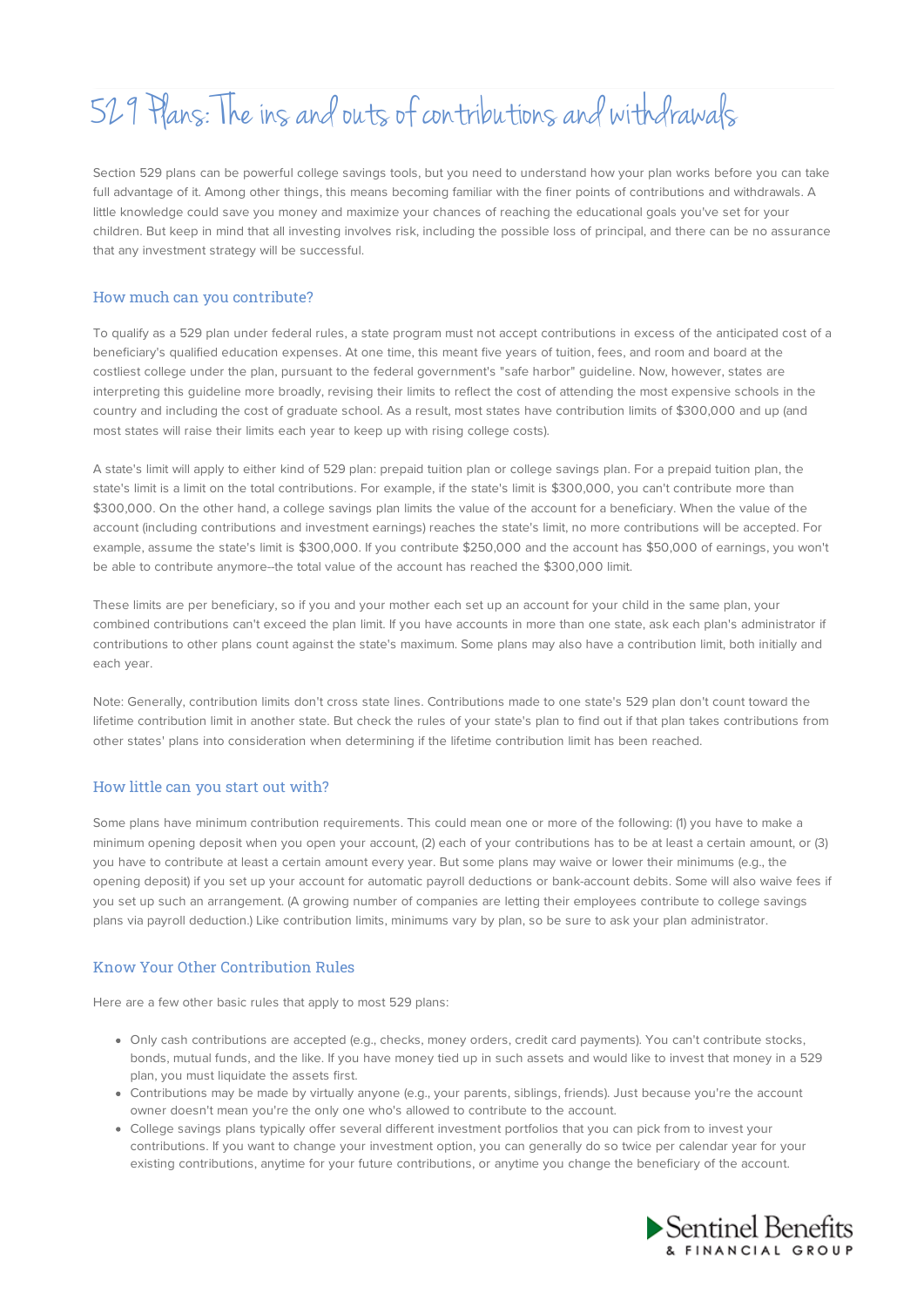# Maximizing Your Contributions

Although 529 plans are tax-advantaged vehicles, there's really no way to time your contributions to minimize federal taxes. (If your state offers a generous income tax deduction for contributing to its plan, however, consider contributing as much as possible in your high-income years.) But there may be simple strategies you can use to get the most out of your contributions. For example, investing up to your plan's annual limit every year may help maximize total contributions. Also, a contribution of \$14,000 a year or less qualifies for the annual federal gift tax exclusion. And under special rules unique to 529 plans, you can gift a lump sum of up to \$70,000 (\$140,000 for joint gifts) and avoid federal gift tax, provided you make an election to spread the gift evenly over five years.. This is a valuable strategy if you wish to remove assets from your taxable estate.

# Lump-Sum vs. Periodic Contributions

A common question is whether to fund a 529 plan gradually over time, or with a lump sum. The lump sum would seem to be better because 529 plan earnings grow tax deferred--the sooner you put money in, the sooner you can start to generate earnings. Investing a lump sum may also save you fees over the long run. But the lump sum may have unwanted gift tax consequences, and your opportunities to change an investment portfolio are limited. Gradual investing may let you easily direct future contributions to other portfolios in the plan.

## Qualified withdrawals are tax free.

Withdrawals from a 529 plan that are used to pay qualified higher education expenses are completely free from federal income tax and may also be exempt from state income tax. Qualified higher education expenses generally include tuition, fees, books, supplies, and equipment required for enrollment or attendance at an "eligible" educational institution. In addition, the definition includes a limited amount of room-and-board expenses for students attending college on at least a half-time basis. The definition does not currently include the cost of transportation or personal expenses.

Note: A 529 plan must have a way to make sure that a withdrawal is really used for qualified education expenses. Many plans require that the college be paid directly for education expenses; others will prepay or reimburse the beneficiary for such expenses (receipts or other proof may be required).

#### Beware of non-qualified withdrawals.

By now, you can probably guess what a nonqualified withdrawal is. Basically, it's any withdrawal that's not used for qualified higher education expenses. For example, if you take money from your account to buy your son a new Porsche, that's a nonqualified withdrawal. Even if you take money out for medical bills or other necessary expenses, you're still making a nonqualified withdrawal.

One reason not to make this type of withdrawal is to avoid depleting your college fund. Another compelling reason is that these withdrawals don't enjoy tax-favored treatment. The earnings part of a nonqualified withdrawal will be subject to federal income tax, and the tax will typically be assessed at the account owner's rate, not at the beneficiary's rate. Plus, the earnings part of a nonqualified withdrawal will be subject to a 10 percent federal penalty, and possibly a state penalty too.

## Is timing withdrawals important?

As account owner, you can decide when to withdraw funds from your 529 plan and how much to take out--and there are ways to time your withdrawals for maximum advantage. It's important to coordinate your withdrawals with the education tax credits. That's because the tuition that's used to generate a credit may reduce your available pool of qualified education expenses. A financial aid or tax professional can help you sort this out to ensure that you get the best overall results. It's also a good idea to wait as long as possible to withdraw from the plan. The longer the money stays in the plan, the more time it has to grow tax deferred.

Financial planning and investment advice are offered through Sentinel Pension Advisors, Inc. (SPA), an SEC registered investment advisor. Investment brokerage services offered through Sentinel Securities, Inc. (SSI). Member FINRA & SIPC. Sentinel Benefits & Financial Group is the brand name for the Sentinel family of companies, which includes SPA and SSI. This